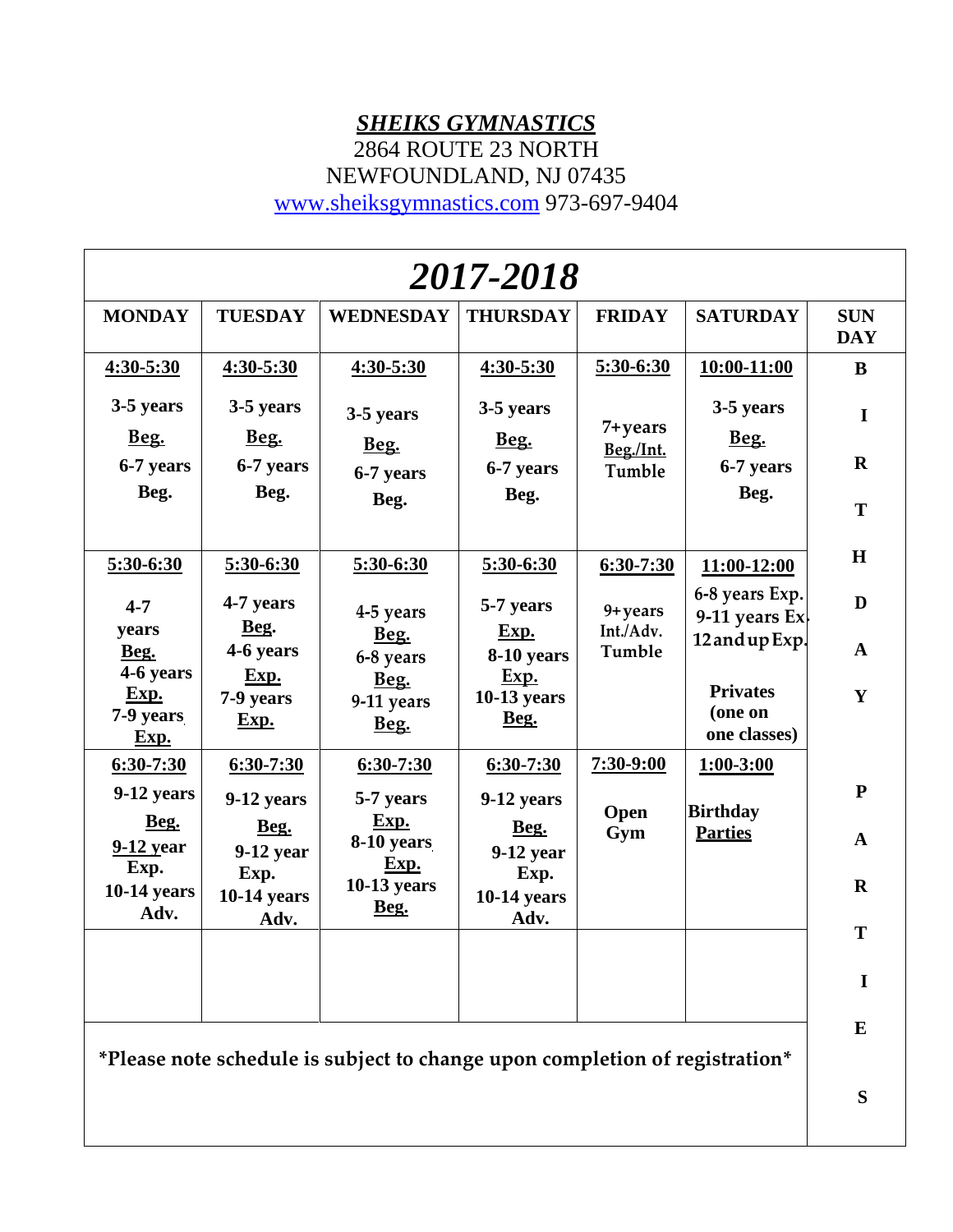## **Gymnastics Payment and Sessions**

| <b>Session 1 and 2</b>                                                                                                                                                                                                                         |                      |                   |             |  |  |  |  |
|------------------------------------------------------------------------------------------------------------------------------------------------------------------------------------------------------------------------------------------------|----------------------|-------------------|-------------|--|--|--|--|
| <b>Session Term</b>                                                                                                                                                                                                                            | <b>Class Time</b>    | <b>Total Cost</b> | 10 payments |  |  |  |  |
| Sept.11-June 30                                                                                                                                                                                                                                | 1 hour               | *\$800.00         | \$80.00     |  |  |  |  |
| *Must stay enrolled through June $26st$ in order to receive above discounted rate. There<br>will be a \$250.00 cancellation fee if student does not continue through session 1 and<br>session 2. No refunds for unused classes. No Exceptions! |                      |                   |             |  |  |  |  |
| <b>Session 1</b>                                                                                                                                                                                                                               |                      |                   |             |  |  |  |  |
| <b>Session Term</b>                                                                                                                                                                                                                            | <b>Class Time</b>    | <b>Total Cost</b> | 5 payments  |  |  |  |  |
| Sept. 11-Feb. 6                                                                                                                                                                                                                                | 1 hour               | *\$500.00         | \$100       |  |  |  |  |
| *Must stay enrolled through Feb. $6th$ in order to receive above discount rate. There will<br>be a \$150.00 cancellation fee if student does not continue through session 1. No refunds<br>for unused classes. No Exceptions!                  |                      |                   |             |  |  |  |  |
| <b>Session 2</b>                                                                                                                                                                                                                               |                      |                   |             |  |  |  |  |
| <b>Session Term</b>                                                                                                                                                                                                                            | <b>Class</b><br>Time | <b>Total Cost</b> | 5 payments  |  |  |  |  |

Feb.8-June 30th  $\vert$  1 hour  $\vert$  \*\$500.00  $\vert$  \$100.00 \*Must stay enrolled through June  $30<sup>th</sup>$  in order to receive above discounted rate. There will be a \$150.00 cancellation fee if student does not continue through session 2.No refunds for unused classes. No Exceptions!

### **Additional Information:**

\$25.00 per class drop in rate (subject to availability)

\$25.00 registration fee, \$15 for each additional family member

10% discount on additional family members tuition

10% discount on tuition if paid in full with cash or check

-Payments must be set up through automatic billing (credit card or checking account)

-No refunds for missed classes, make up classes are available and must be made up within two weeks of missed class.

Classes cancelled due to inclement weather can be made up within two weeks of cancelled class

**Dress Code:** Girls: Leotards, bare feet, hair pulled back in pony tail, braids, or headband. Boys: Shorts, sweatpants, t-shirts, tank, and bare feet.

Absolutely NO: jeans, clothing with buckles/buttons/zippers/snaps, pajama bottoms or oversized tops or bottoms, or jewelry of any kind.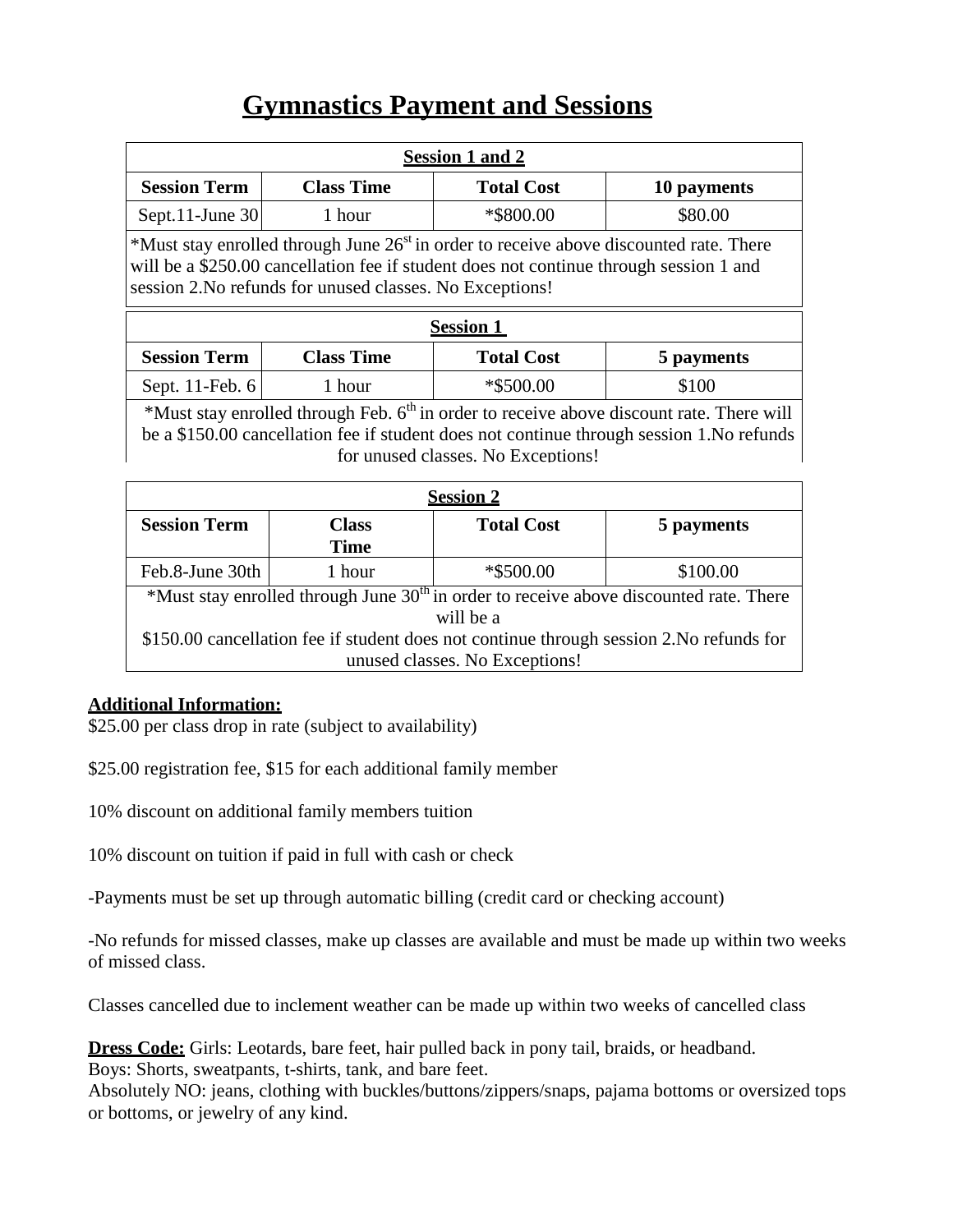# **Gymnastics 2017– 2018 Calendar**

| September $11^{th}$     | <b>CLASSES BEGIN SESSION 1</b>                                               |
|-------------------------|------------------------------------------------------------------------------|
| October $31st$          | NO CLASSES-HAPPY HALLOWEEN<br>(make up class can be used)                    |
| November 23-27th        | NO CLASSES-HAPPY THANKSGIVING<br>(make up class can be used)                 |
| December 18-22th        | <b>HOLIDAY GAMES-DURING CLASS TIME</b>                                       |
| December 23-January 2nd | NO CLASSES-HAPPY HOLIDAYS<br>(no make up class needed classes not scheduled) |
| February 5th            | <b>SESSION 1 ENDS</b>                                                        |
| February 8th            | <b>SESSION 2 BEGINS</b>                                                      |
| May $29th$              | NO CLASSES MEMORIAL DAY<br>(make up class can be used)                       |
| June 25th               | <b>LAST WEEK OF SESSION 2 CLASSES</b>                                        |